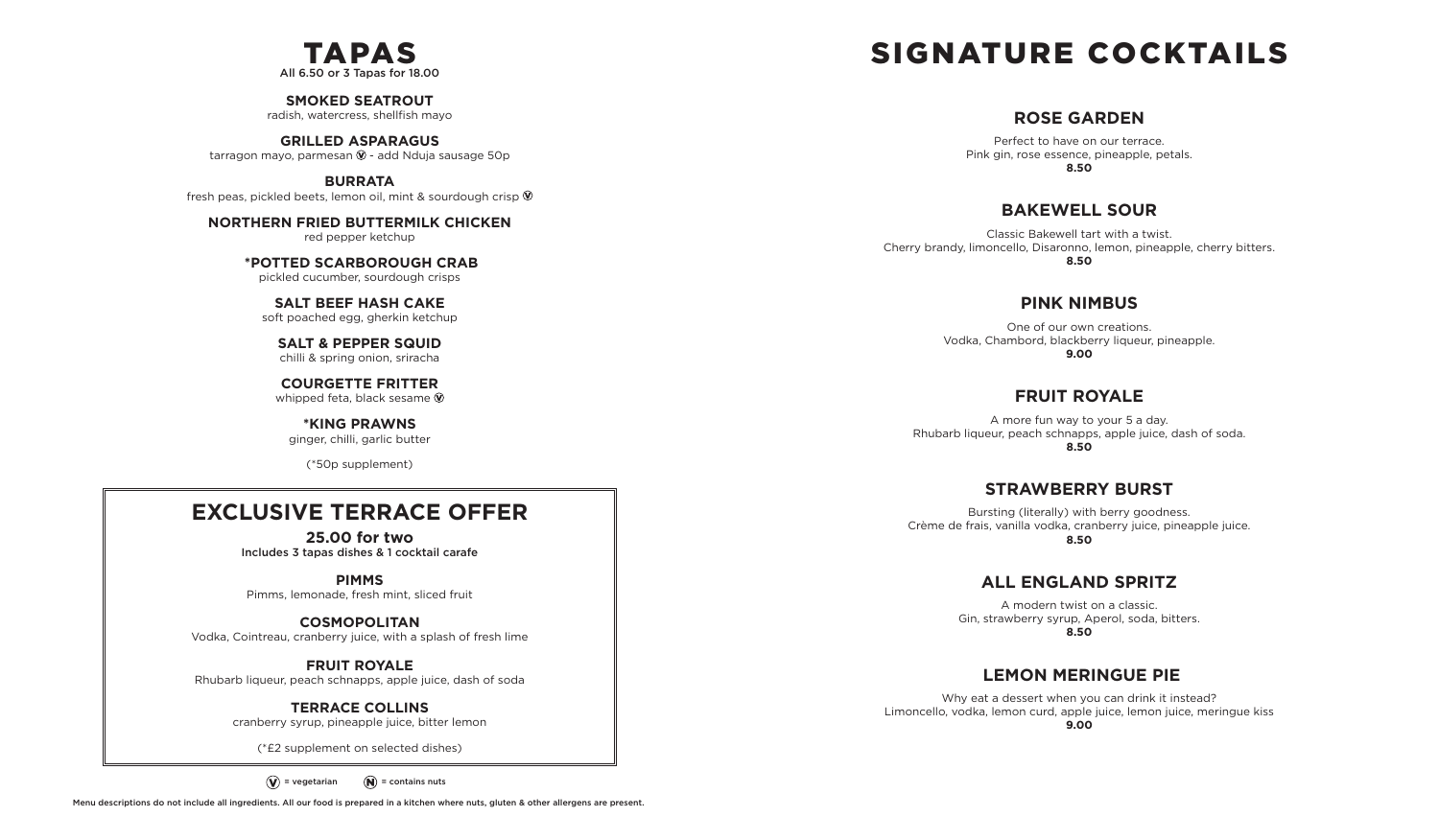## CLASSICS

#### **FRENCH 75**

For the fizz lover. Bombay Sapphire gin, fresh lemon juice, gomme syrup, topped with prosecco. **8.50**

#### **COSMOPOLITAN**

For the person about town. Vodka, Cointreau, cranberry juice, with a splash of fresh lime.

**8.50**

#### **ESPRESSO MARTINI**

For the all-night party or the spiced up after dinner coffee. Vodka, Tia Maria, Baileys, espresso **9.50**

#### **PORNSTAR MARTINI**

We all have a star inside. Vodka, passoa, passion fruit puree, apple juice, prosecco. **9.50**

#### **NEGRONI**

For those who just like something a little different. Bombay Sapphire gin, Campari, Martini Rosso, orange oil. **8.00**

#### **WHISKEY/AMARETTO SOURS**

Tangy and tart, sophistication in a glass. Bullet bourbon, Disaronno, lemon juice, gomme syrup, bitters fresh lemon. **8.50**

#### **MARGARITA**

Three's never a crowd with this classic three ingredient cocktail – Tequila, Cointreau, Lime juice **8.50**

#### **SCARBOROUGH COLADA**

A seaside twist on a Caribbean classic. Malibu, Frangelico, pineapple juice, white chocolate syrup

# SPIRIT FREE COCKTAILS

#### **SPICE TREE**

A no-low G&T. Grove 42 seedlip, blood orange syrup, Fever Tree tonic. **7.00**

#### **TERRACE COLLINS**

A no-low fizz with a creamy texture. Cranberry syrup, pineapple juice, bitter lemon. **7.00**

### SOFT DRINKS

**FROBISHERS**

Various flavours

**SAN PELLEGRINO** Blood orange / lemon

**FRUIT JUICES** Apple juice / orange juice / cranberry juice / pineapple juice

#### **FEVER TREE TONICS**

Various flavours

| <b>DRAUG</b>     | <b>BOTTLES</b>     |
|------------------|--------------------|
| <b>BIRRA MOI</b> | <b>SAN MIGUEL</b>  |
| <b>NECK OIL</b>  | <b>HEINEKEN 0%</b> |
| <b>AMSTE</b>     | <b>SOL</b>         |
| <b>GUINNE</b>    | <b>OLD MOUT</b>    |
| INCHES CI        |                    |

#### **GHT**

**RETTI** 

**NECK OIL IPA**

**AMSTEL**

**SS** 

**INCHES CIDER**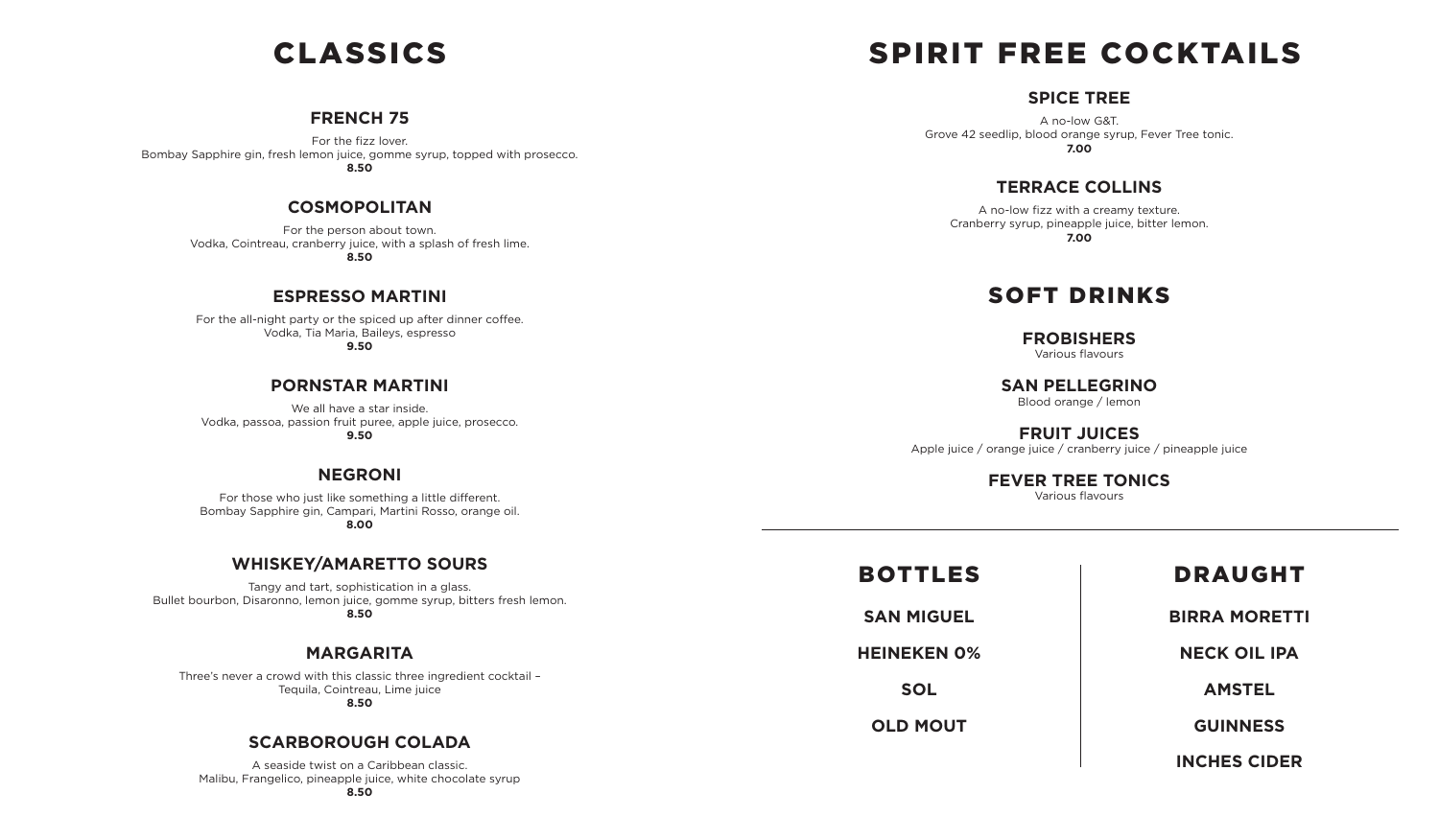## WHITE WINE

|                                                                                                                                                                                                          | 175ml | 250ml | <b>Bottle</b> |
|----------------------------------------------------------------------------------------------------------------------------------------------------------------------------------------------------------|-------|-------|---------------|
| <b>PINOT GRIGIO, CA' TESORE VEGAN</b><br><b>VENEZIE, ITALY</b>                                                                                                                                           | 4.70  | 6.50  | 19.00         |
| Refreshing apple and citrus fruit flavours are to the fore, with well balanced acidity<br>and notes of almond on the nose.                                                                               |       |       |               |
| <b>SAUVIGNON BLANC 'LE CHARME', CHRISTINE CABRI</b><br>IGP PAYS DU GERS, FRANCE                                                                                                                          | 6.00  | 7.50  | 23.00         |
| A shimmering bright yellow colour, with an aromatic and fresh nose. On the palate there<br>are flavours of citrus fruit combined with blackcurrant leaf aromas and a great roundness.                    |       |       |               |
| <b>CHARDONNAY, PITCH FORK</b><br><b>VICTORIA, AUSTRALIA</b>                                                                                                                                              | 6.00  | 7.50  | 23.00         |
| A bright pale gold in the glass, the nose is soft and full of ripe fruit aromas like melon and pear.<br>The palate is fruity and soft with a rounded finish.                                             |       |       |               |
| <b>GRUNER VELTLINER, TALISMAN</b><br><b>TOKAY, HUNGARY</b>                                                                                                                                               | 6.00  | 7.50  | 23.00         |
| Dry in style, this Grüner Veltliner has bright aroma of citrus fruit and green herbs<br>balanced with white pepper and warm spice                                                                        |       |       |               |
| <b>VERMENTINO, COQUILLE DE MER</b><br><b>LANGUEDOC, FRANCE</b>                                                                                                                                           | 6.50  | 8.00  | 24.00         |
| Pale lemon in appearance with citrus, apricot and gentle floral aromas. Ripe peach, and tropical<br>notes on the palate. A fruity easy drinking style with good, balanced acidity. Crisp and refreshing. |       |       |               |
| <b>VERDEJO 2020</b><br><b>ORO DE CASTILLA</b>                                                                                                                                                            | 7.80  | 10.50 | 29.50         |
| Fresh and zingy with layers of crisp quenching elderflower, gooseberry and lime juice.                                                                                                                   |       |       |               |
| RIOJA BLANCO, RIOJA VEGA VEGAN<br>RIOJA, SPAIN                                                                                                                                                           |       |       | 23.00         |
| Aromas of conference pear, white flowers and some limey notes. Fresh, clean and crisp.                                                                                                                   |       |       |               |
| <b>SAUVIGNON BLANC 'KURAKA'</b><br>MARLBOROUGH, NEW ZEALAND                                                                                                                                              |       |       | 29.50         |
| Crisp and refreshing acidity. Zesty, Elegant, tantalizingly dry.                                                                                                                                         |       |       |               |
| <b>SANCERRE, DOMAINE SYLVAIN BAILLY</b><br><b>LOIRE, FRANCE</b>                                                                                                                                          |       |       | 40.00         |
| A dry, precise, crisp and elegant palate of gooseberry and lime backed by a hint of passion fruit.                                                                                                       |       |       |               |
| <b>CHABLIS, DOMAINE PHILIPPE TESTUT</b>                                                                                                                                                                  |       |       | 41.00         |

### RED WINE

| 175ml | 250ml | <b>Bottle</b> |                                                                                                                                                                                                                                                                                                 | 175ml | 250ml | <b>Bottle</b> |
|-------|-------|---------------|-------------------------------------------------------------------------------------------------------------------------------------------------------------------------------------------------------------------------------------------------------------------------------------------------|-------|-------|---------------|
| 4.70  | 6.50  | 19.00         | <b>MERLOT, EL PICADOR VEGAN</b><br><b>MERLOT, EL PICADOR</b><br>This rich Merlot displays smooth plum and black cherry fruit flavours.                                                                                                                                                          | 4.70  | 6.50  | 19.00         |
| 6.00  | 7.50  | 23.00         | PINOT NOIR 'LAUTARUL', CRAMELE RECAS VEGAN<br><b>BNAT, ROMANIA</b><br>Dark in colour, fruit cake and spicy aromatics. Layers of complex black cherry, raspberry<br>and cinnamon, with a long and lingering finish.                                                                              | 5.90  | 7.40  | 22.00         |
| 6.00  | 7.50  | 23.00         | <b>MALBEC, HORNHEAD</b><br>LANGUEDOC, FRANCE<br>Dark chocolate ripe berries, black cherries, vanilla and spice, the sweet fruit flavours rich and juicy,<br>with blueberry and cherry characters and a deft touch of oak, signed off by a nice savoury aftertaste.                              | 6.00  | 7.50  | 23.00         |
| 6.00  | 7.50  | 23.00         | <b>SHIRAZ, PITCHFORK</b><br><b>VICTORIA, AUSTRALIA</b><br>Ripe, rich flavours of spice and cassis backed with a delicious hint of pepper.                                                                                                                                                       | 6.50  | 8.00  | 24.00         |
| 6.50  | 8.00  | 24.00         | PRIMITIVO "APPASSIMENTO", CARLOMAGNO VEGAN<br>PUGLIA, ITALY<br>The nose is complex with aromas of over-ripe cherries, raspberries, redcurrants, plum spices<br>and chocolate. On the palate, there are flavours of dried fruit, slight raisin character, plums,<br>damsons and a hint of spice. | 7.00  | 9.60  | 28,00         |
| 7.80  | 10.50 | 29.50         | <b>CHÂTEAU MOULIN DE MALLET</b><br><b>BORDEAUX, FRANCE</b><br>Expressive, aromatic and fresh, the palate is full of bilberry and plum fruits supported by<br>very well defined tannins.                                                                                                         | 7.00  | 9.60  | 28.00         |
|       |       | 23.00         | RIOJA CRIANZA, VEGA VEGAN<br>RIOJA, SPAIN<br>Overt and spicy aromas with a hint of white pepper, the palate is concentrated with ripe black<br>cherry fruits and liquorice intensity. The varietal character shines through with an underlay of                                                 |       |       | 32.00         |
|       |       | 29.50         | garrigue and a spicy herb finish.<br><b>GRENACHE, DE VISU 223, XAVIER ROGER</b>                                                                                                                                                                                                                 |       |       | 29.50         |
|       |       | 40.00         | LANGUEDOC, FRANCE<br>A bright, fruit driven Rioja with notes of cherry and cassis and a soft vanilla edge<br>from the oak. Smooth, soft and fruit driven.                                                                                                                                       |       |       |               |
|       |       | 41.00         | <b>MALBEC 'LUNTA', MENDEL</b><br>MENDOZA, ARGENTINA<br>Dark, rich and intensely flavoured with hints of dark forest fruits, black cherry, spice and<br>in harmony with the freshness and oak that wrap around the fruit.                                                                        |       |       | 36.00         |
|       |       |               | PINOT NOIR, JACKSON ESTATE VINTAGE WIDOW<br>MARLBOROUGH COUNTRY, NEW ZEALAND<br>Intense aromas of red and black fruits coupled with a base note of dried herbs,                                                                                                                                 |       |       | 42.00         |

Intense aromas of red and black fruits coupled with a base note of dried herbs, spice and cedar. The flavour profile is a combination of savory and spice, with rich and ripe flavours. Elegant and silky tannins give good texture and concentration.

BURGUNDY, FRANCE

Light, mineral and intense with a steely structure. A great Chablis.